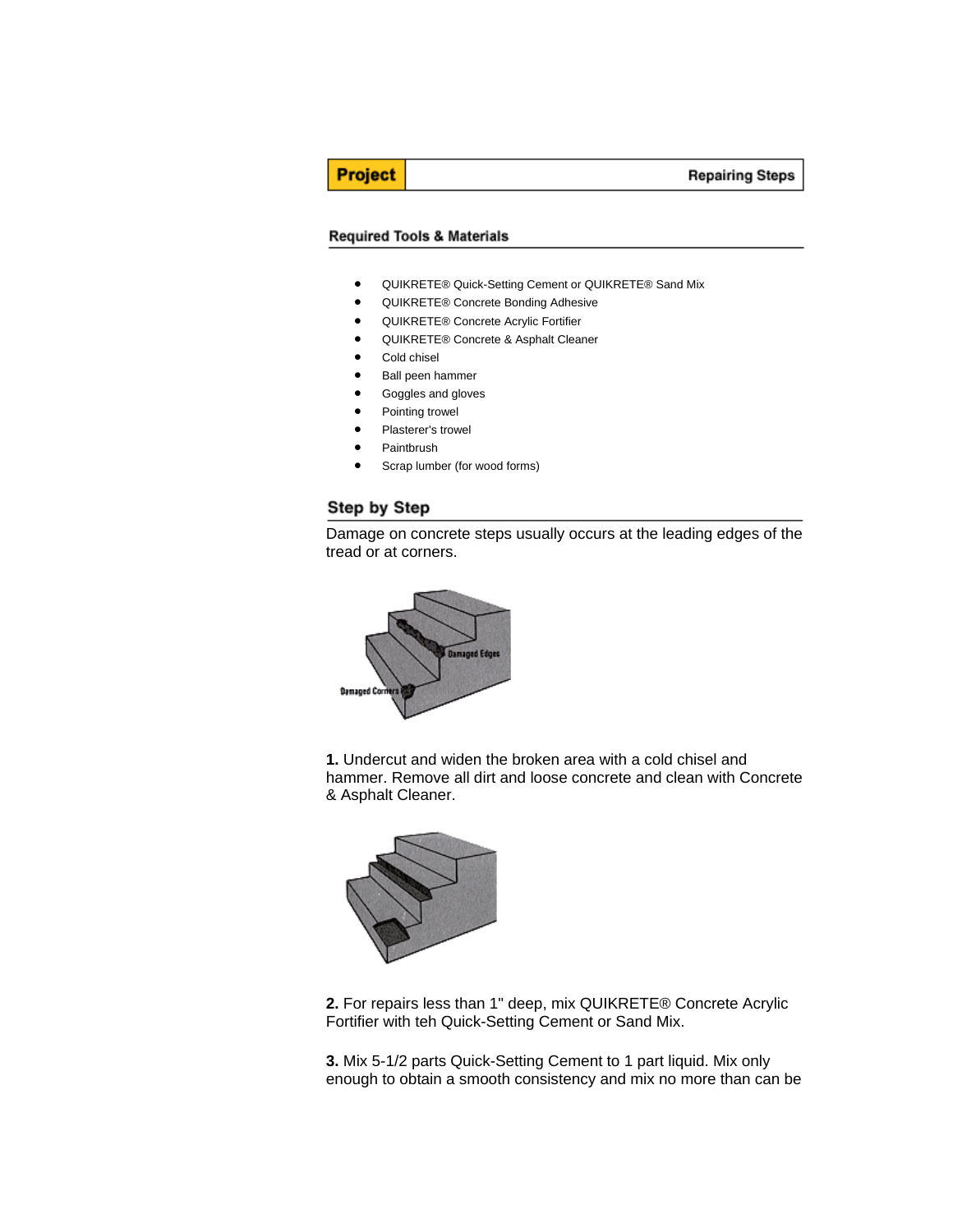applied in 10 minutes.

**4.** Dampen the surface and apply the mix.

**5.** Allow the Quick-Setting Cement to gain its initial set (5 to 10 minutes) and then sculpt the patch by scraping and shaving with the trowel edge.

### **For Best Results**

In hot, dry conditions, keep the patch moist for 24 hours. Cover with plastic film



Do not scupt until the Quick-Setting Cement is hard enough to retain a thumbprint.



Use forms for larger repairs or when the tread projects out from the riser.